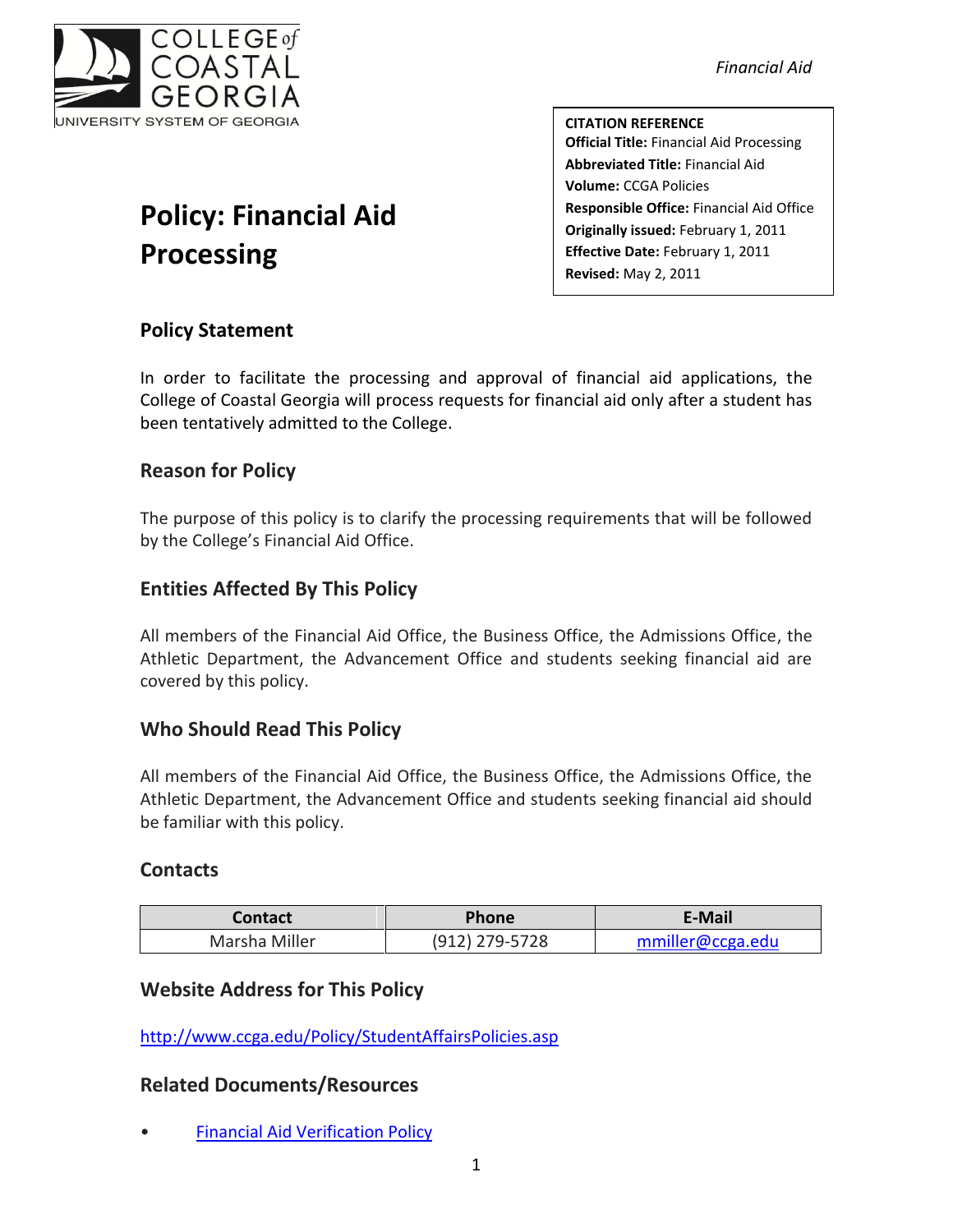

- [Financial Aid Record Retention Policy](file:///C:/Users/blemons/Downloads/RPI/Financial%20Aid%20Policies/FinancialAidRecordRetentionPolicy_Final020111.pdf)
- [Return of Title IV Funds Policy](file:///C:/Users/blemons/Downloads/RPI/Financial%20Aid%20Policies/ReturnofTitleIVFundsPolicy_Final020111.pdf)
- [HOPE Scholarship Program Reconciliation Policy](file:///C:/Users/blemons/Downloads/RPI/Financial%20Aid%20Policies/HOPEReconciliationPolicy_Final020111.pdf)

# **Definitions**

These definitions apply to these terms as they are used in this policy:

- **Award Letter**: An "Award Letter" is an official document issued by an institution's financial aid office that lists all of the financial aid awarded to the student. This letter provides details on the student's financial need and the breakdown of his or her financial aid package according to amount, source and type of aid. The award letter will include the terms and conditions for the financial aid and information about the cost of attendance. A student can view his or her award letter on COAST.
- **Bank Account**: For purposes of this policy, the term "bank account" refers to an account insured by the Federal Deposit Insurance Corporation or the National Credit Union Share Insurance Fund. This account may be a checking, savings or similar account that underlies a stored-value card or other transaction device.
- **Need-Based**: Financial aid that is "need-based" is dependent upon a student's financial situation. Most government sources of financial aid are need-based.
- **Packaging**: The term "packaging" refers to the process of assembling a financial aid package.
- **Verification**: The term "verification" refers to a review process in which the Financial Aid Office determines the accuracy of the information provided on the student's financial aid application.

## **Overview**

The principle of equal educational opportunity, as well as access to and choice among institutions, provides the foundation for financial aid programs and awarding practices at the College of Coastal Georgia. This foundation and the College's efforts to provide educational opportunities for students to respond to the multicultural and diverse needs of society, by ensuring equal access to its educational programs and services, direct the efforts of the Financial Aid Office. Programs and services, such as financial counseling, are designed to be accessible to all students. Therefore, through the administration of federal Title IV, state grants, and institutional aid programs, the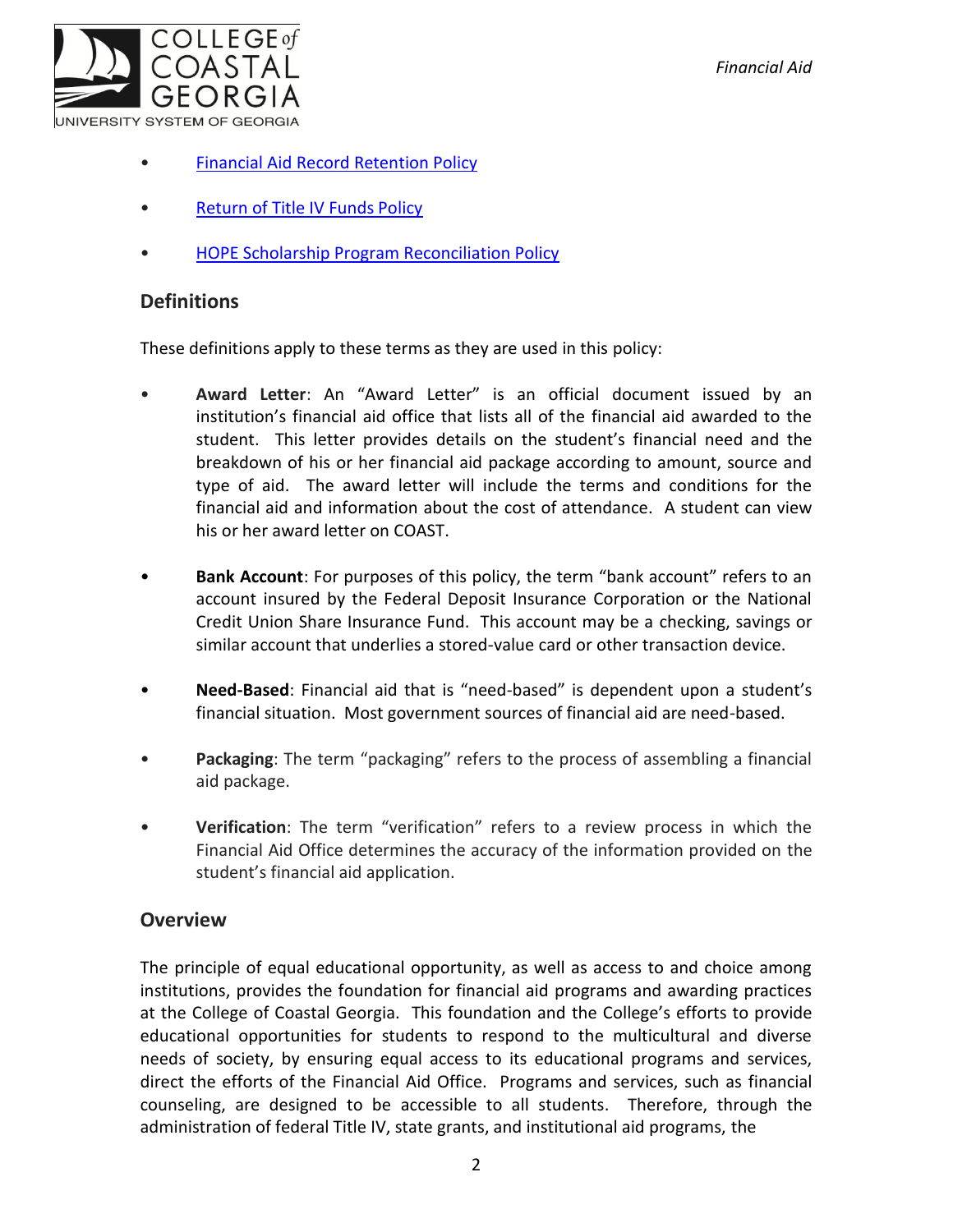

Financial Aid Office strives to ensure that no student who is eligible should be denied a post-secondary education. To this end, the Financial Aid Office's goal is to provide expedient and efficient financial aid delivery systems to College students, embracing its role as a full partner in support of the College's commitment to excellence in learning.

#### I. **Applying for Financial Aid**

To apply for federal, state, and College financial aid, a student must complete the Free Application for Federal Student Aid (FAFSA). This form can be completed online at [http://www.fafsa.ed.gov.](http://www.fafsa.ed.gov/)

- a. College Code. When filing the FAFSA, a student should list the College's institution code of 001558. This will ensure the College receives the results of the FAFSA and processes a student's financial aid according to eligibility.
- b. Deadline. The following deadlines have been established for financial aid processing at the College:
	- The College must receive the results of a student's FAFSA by our priority deadline of May  $1<sup>st</sup>$  preceding each award year in order to ensure the request will be processed and packaged by the beginning of the fall academic term.
	- If a student's results are received after May  $1<sup>st</sup>$ , the application will be processed in accordance with the procedures outlined in this policy, but the College does not guarantee the results will be processed and packaged by the beginning of the fall academic term.

#### II. **Application Processing**

As noted above, in order to determine eligibility for any federal financial aid program, students must file the FAFSA and have the results sent to the College. If the student lists the College as a institution choice on their FAFSA, then the student's Institutional Student Information Record (ISIR) is transmitted to the College and loaded into the College database. For students who have been tentatively admitted or are currently attending the College, the data is used in the verification and correction processes.

a. Receipt Prior to Admittance. When a student's ISIR is transmitted to the College, but the student has not yet applied for admission to the College, the Financial Aid Office will notify the Admissions Office, via electronic mail daily, that the ISIR has been received.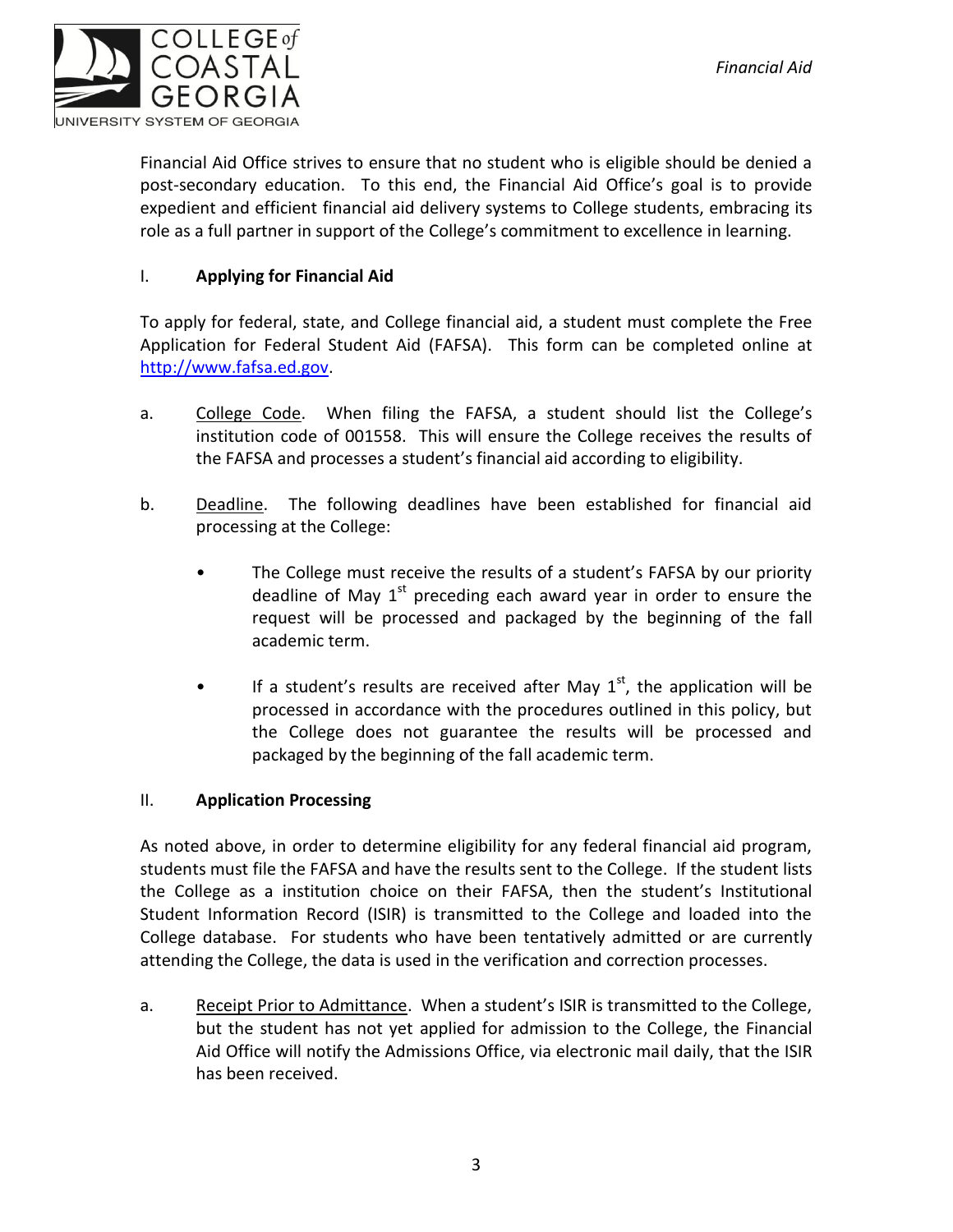

- Based upon this information, the Admissions Office will initiate contact with the prospective student to encourage and facilitate the submission of an application for admission. *No financial aid applications will be processed or verified for students who have not applied for admission to the College*.
- The Director of Admissions will ensure that a full listing of all applicants is submitted daily to the Director of Financial Aid to facilitate the processing of those students' financial aid applications.
- b. Receipt Following Admittance. The Financial Aid Office receives the students ISIR through electronic transmission through the Central Processing System (CPS). Student eligibility is determined only through the CPS/U.S. Department of Education using the Federal Methodology Need Analysis Formula. The Financial Aid Office must have an official "expected family contribution" (EFC) before eligibility for any Federal funds can be determined. When the ISIR record is loaded into the College database, the Financial Aid Office checks for verification selection, C-Codes, rejects, loan requests, and proof of high school graduation and other required eligibility requirements.
- c. Determination of Financial Aid. Once the ISIR is loaded with a valid EFC and academic progress for financial aid can be determined, the Financial Aid Office will package the student's financial aid. A first-time student is then sent one paper award letter with an enclosure that explains the rights and responsibilities of the student as they pertain to these awards. If a first-time student is not eligible for grants due to the EFC, he or she is sent a "No Aid" letter, suggesting that they apply for Stafford loans. If a returning student is not eligible due to not meeting the Satisfactory Academic Progress requirements, a "No Progress" letter is sent.

#### III. **Verification**

Verification is a process that all colleges and universities receiving federal aid are required to complete. Students must complete verification in order to be eligible for need-based financial aid. The verification process is completed by collecting tax information and comparing it to the information reported on a student's FAFSA. This is not done to find fraudulent FAFSA applicants, but to find and correct common mistakes made by students and parents. When an error is found, the Financial Aid Office will make a correction to the student's FAFSA information. While additional information regarding the College's verification procedures can be found in the "Financial Aid Verification" policy, which is electronically available at [http://www.ccga.edu/Current/CampusPolicies.asp?page=ps,](http://www.ccga.edu/Current/CampusPolicies.asp?page=ps) it is important to note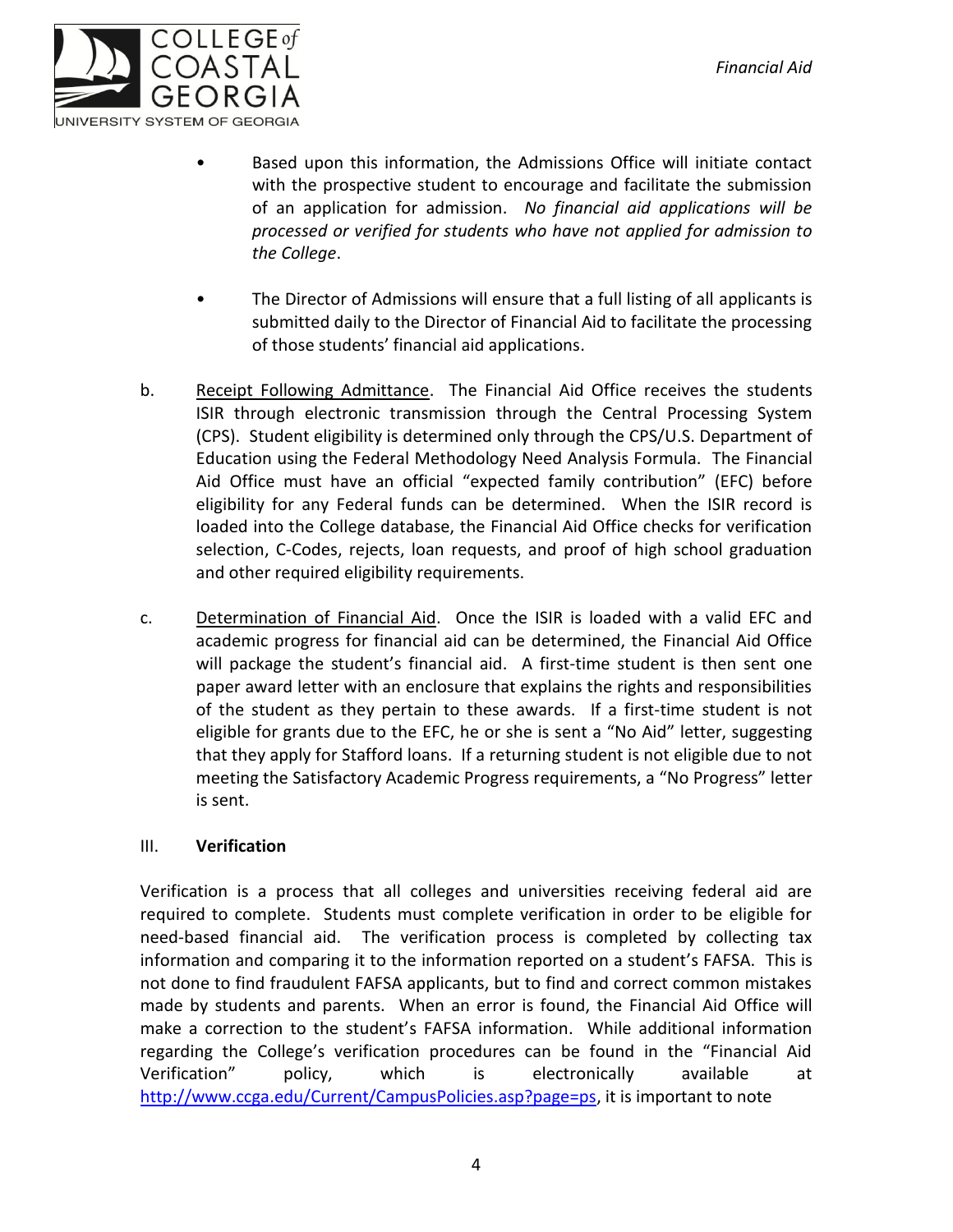

again that *no financial aid applications will be processed or verified for students who have not applied for admission to the College*.

#### IV. **Attendance Verification**

To ensure compliance with state and federal financial aid guidelines, financial aid refund checks will be available at the Business Office only after a student's attendance has been verified by his or her instructor(s) in at least six (6) credit hours. Second session classes are excluded, unless all of a student's classes are second session. If all of a student's classes are during the second session, those classes will have to be verified before his or her check will be available. If a student's total enrollment is less than six (6) credit hours, his or her attendance must be verified in all classes before a refund check will be distributed.

#### V. **Awarding Financial Aid**

A student's financial need is determined by using the EFC, which is derived from the FAFSA. The EFC takes into account the number of people in the household size, the number of people in college, student income and student assets. When a student is dependent and required to include parent(s) information on the FAFSA, parent(s) income and assets are taken into consideration as well. Need-based aid consists of grants, scholarships, Federal Work Study, and subsidized Stafford Loans. The remainder of the student's budget may be covered by an unsubsidized Stafford Loan, a Parent PLUS Loan, or an alternative loan from a private lender. The maximum amount of aid a student can receive is determined by his or her "cost of education" budget.

#### VI. **Award Notification**

Students approved for financial aid will be notified of their award package via an Award Letter. The Award Acceptance Form should be signed and returned to the Financial Aid Office within the timeframe specified on the Acceptance Form.

#### VII. **Refunds**

The College will refund financial aid to students through the initiation of an electronic funds transfer to a bank account designated by the student or parent. All refunds will be made by crediting the student's account.

a. Additional Financial Aid. When calculating financial aid, the Financial Aid Office takes into consideration tuition, fees, and other expenses. Once tuition and fees are paid, excess funds will be disbursed. These funds are then available for a student's other educational expenses.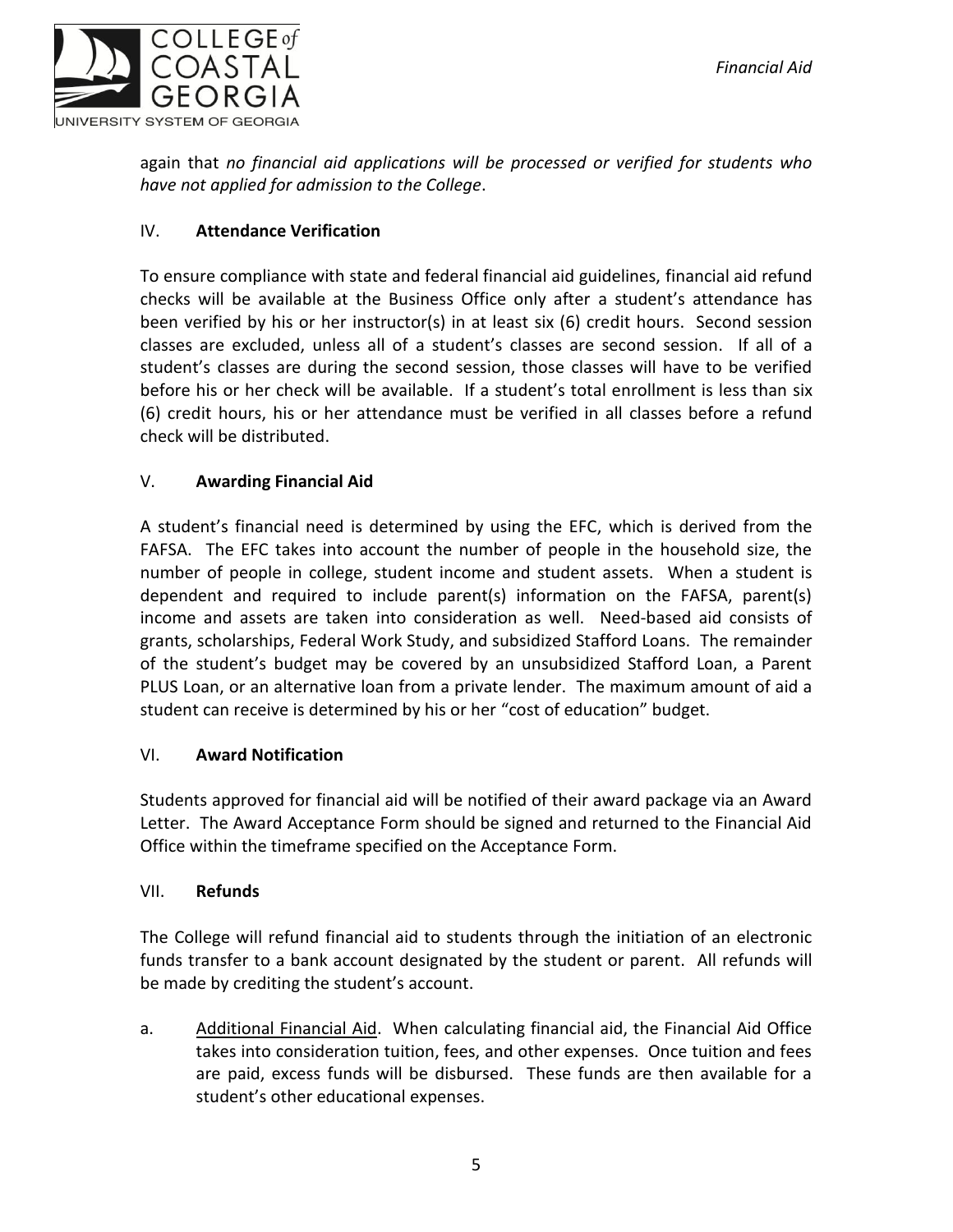

b. Withdrawal Following Disbursement. If a student completely withdraws from all of his or her courses after the first day of classes, the College is required to perform a calculation called the "Return of Title IV Funds." This calculation will determine the amount of financial aid earned and, quite possibly, the amount of financial aid a student will be required to return or repay. If a student withdraws during the first 60% of the semester, his or her financial aid will be adjusted based on the calculation. The Business Office will review what charges a student is responsible for and what financial aid he or she is eligible to receive at the time of withdrawal. The student's aid may be reduced or canceled based on this process, and the student may owe a balance to the College.

#### VIII. **Recovery of Funds**

If, at any time, the College discovers that a student has been awarded, and the student's account credited with, more than the amount for which he or she is eligible under the Federal Pell Grant, ACG, National SMART Grant, or FSEOG, the College shall eliminate the overpayment in one of the following ways:

- a. Adjustment. First, the College may eliminate the overpayment by adjusting subsequent financial aid payments in the award year in which the overpayment occurred.
- b. Reimbursement. Second, the College may eliminate the overpayment by adjusting subsequent financial aid payments in the award year by reimbursing the appropriate program account by:
	- Requiring the applicant to return the overpayment to the College if the College cannot correct the overpayment; or
	- Making restitution from its own funds, by the earlier of the following dates, if the applicant does not return the overpayment: (a) sixty days after the applicant's last day of attendance; or (b) the last day of the award year in which the College disbursed Federal Pell Grant, ACG, National SMART Grant, or FSEOG funds to the applicant.
- c. Stafford Loan Overpayments. If the College determines as a result of the verification process that an applicant received Stafford Loan proceeds for an award year in excess of the student's financial need for the loan, the College shall withhold and promptly return to the lender or escrow agent any disbursement not yet delivered to the student that exceeds the amount of assistance for which the student is eligible, taking into account other financial aid received by the student. However, instead of returning the entire undelivered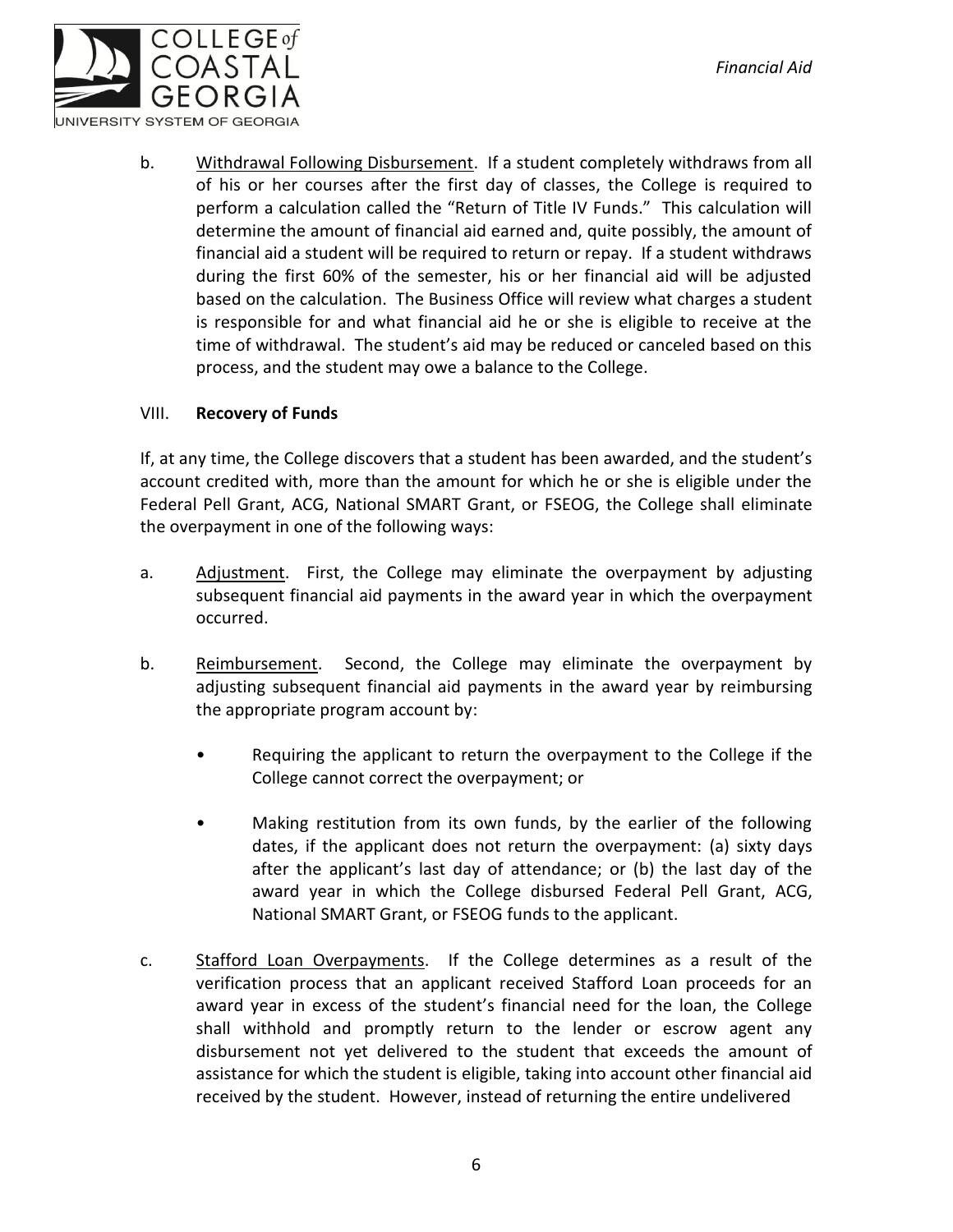

disbursement, the College may choose to return promptly to the lender only the portion of the disbursement for which the student is ineligible. In either case, the College shall provide the lender with a written statement describing the reason for the returned loan funds.

- d. Direct Subsidized Loan Overpayments. If the College determines as a result of the verification process that a student received Direct Subsidized Loan proceeds for an award year in excess of the student's need for the loan, the College shall reduce or cancel one or more subsequent disbursements to eliminate the amount in excess of the student's need.
- e. Federal Pell Grant Underpayments. If, at any time, it is discovered that a student has been awarded, and the student's account credited with, less than the amount for which he or she is eligible under the Federal Pell Grant, the student is considered to have received a Pell underpayment. If an underpayment is discovered, the student's account will be credited immediately.

#### IX. **Satisfactory Academic Progress**

Federal law mandates that the College establish minimum standards of "satisfactory academic progress" (SAP) for students receiving financial aid. To receive financial aid at the College of Coastal Georgia, a student must maintain a satisfactory Grade Point Average (GPA) and be making satisfactory progress, as outlined below. These requirements apply to any grants, loans or scholarships that contain any federal or state funds.

At the end of every Spring Semester, the Financial Aid Office is required to monitor all financial aid recipients for SAP. This is a cumulative measure that counts all courses attempted at the College, in addition to any courses accepted as transfer work from another institution.

a. Grade Point Average. Students must maintain an acceptable GPA based upon the number of hours attempted. Specifically:

| <b>Attempted Hours</b> | <b>GPA Required</b> |
|------------------------|---------------------|
| $0 - 29$               | 1.5                 |
| 30-50                  | 1.7                 |
| $50+$                  | 2.0                 |

All classes (excluding the first 30 credit hours of Learning support classes) are included in the GPA calculation for financial aid purposes. Transfer work that is accepted for credit is also counted.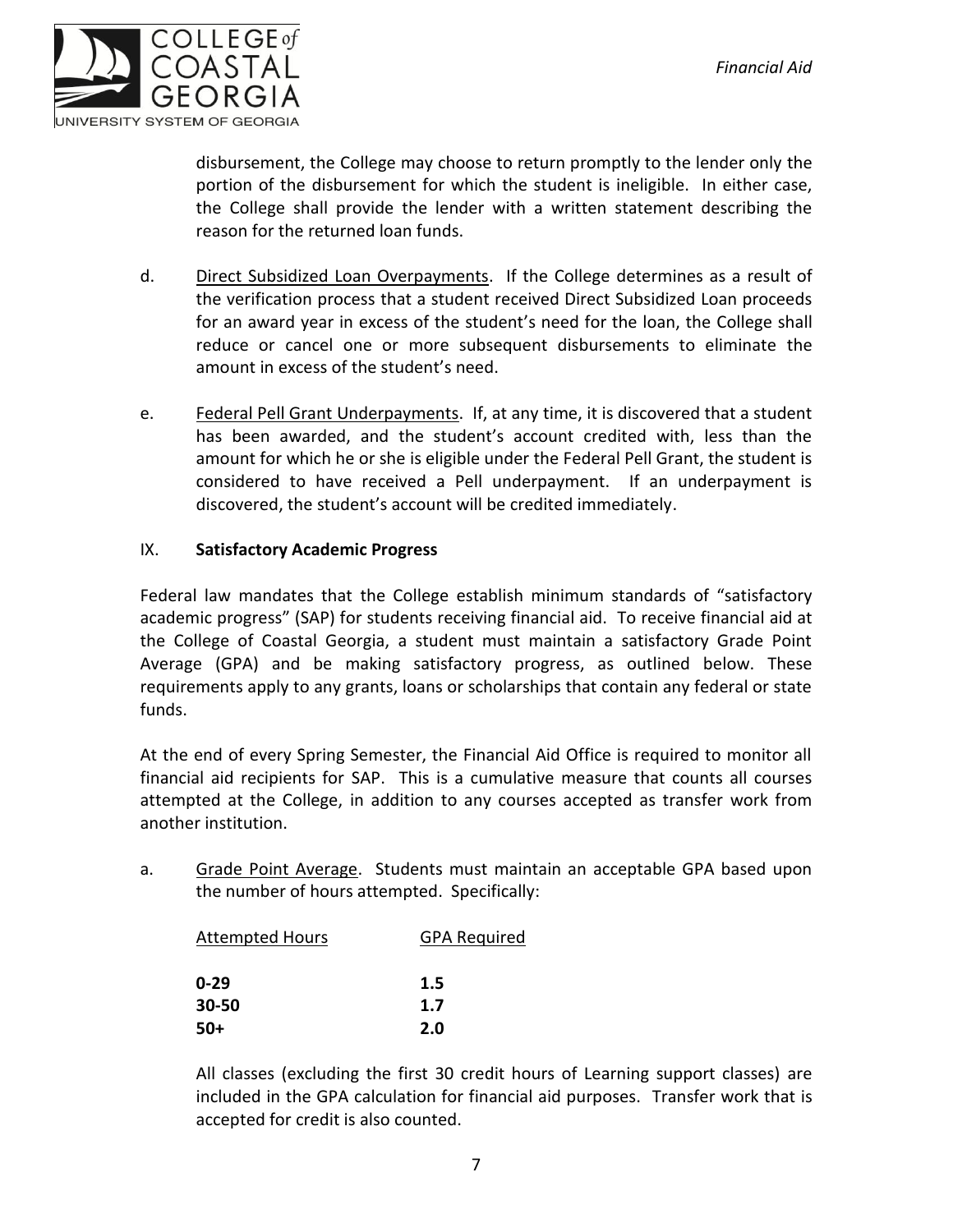

- b. Failure to Meet Grade Point Average. The College may determine that a student is making satisfactory progress even though the student does not satisfy the requirements in paragraph (a), above, if the College determines that the student's failure to meet those requirements is based upon:
	- The death of a relative of the student;
	- An injury or illness of the student; or
	- Other special circumstances.
- c. Completion Percentage. In addition to maintaining the GPA requirements outlined above, students must complete at least 67% of courses attempted. The system does not "round-up" completed hours. If a student attempts twelve (12) hours, but only completes eight (8), the completion rate is 66.6%. In such a case, the student would not be meeting the Satisfactory Academic Progress policy.

Grades of W, IP, and F do not count as completions. The first thirty (30) Learning support classes are excluded in the completion ratio calculation for financial aid purposes. Additionally, students must complete their program of study in a reasonable time frame. The maximum time frame allowed for a student to complete his or her program of study is 150% of the total credit hours required for the program.

- d. Improved Progress. If a student is not making satisfactory progress at the end of the second year, but at the end of a subsequent grading period comes into compliance with the College's requirements for graduation, the College may consider the student as making satisfactory progress beginning with the next grading period.
- e. Mandatory Review. At a minimum, the College must review a student's academic progress at the end of each year.
- f. Appeal Process. If there are extenuating circumstances that prevented a student from meeting the SAP policy, a written financial aid appeal can be submitted to the Financial Aid Office. Appeals can be submitted in person or by mail. Students should submit their written appeals to the Financial Aid Office and must address both of the following items:
	- The reason(s) why the student has not met the minimum academic requirements to receive Financial Aid.